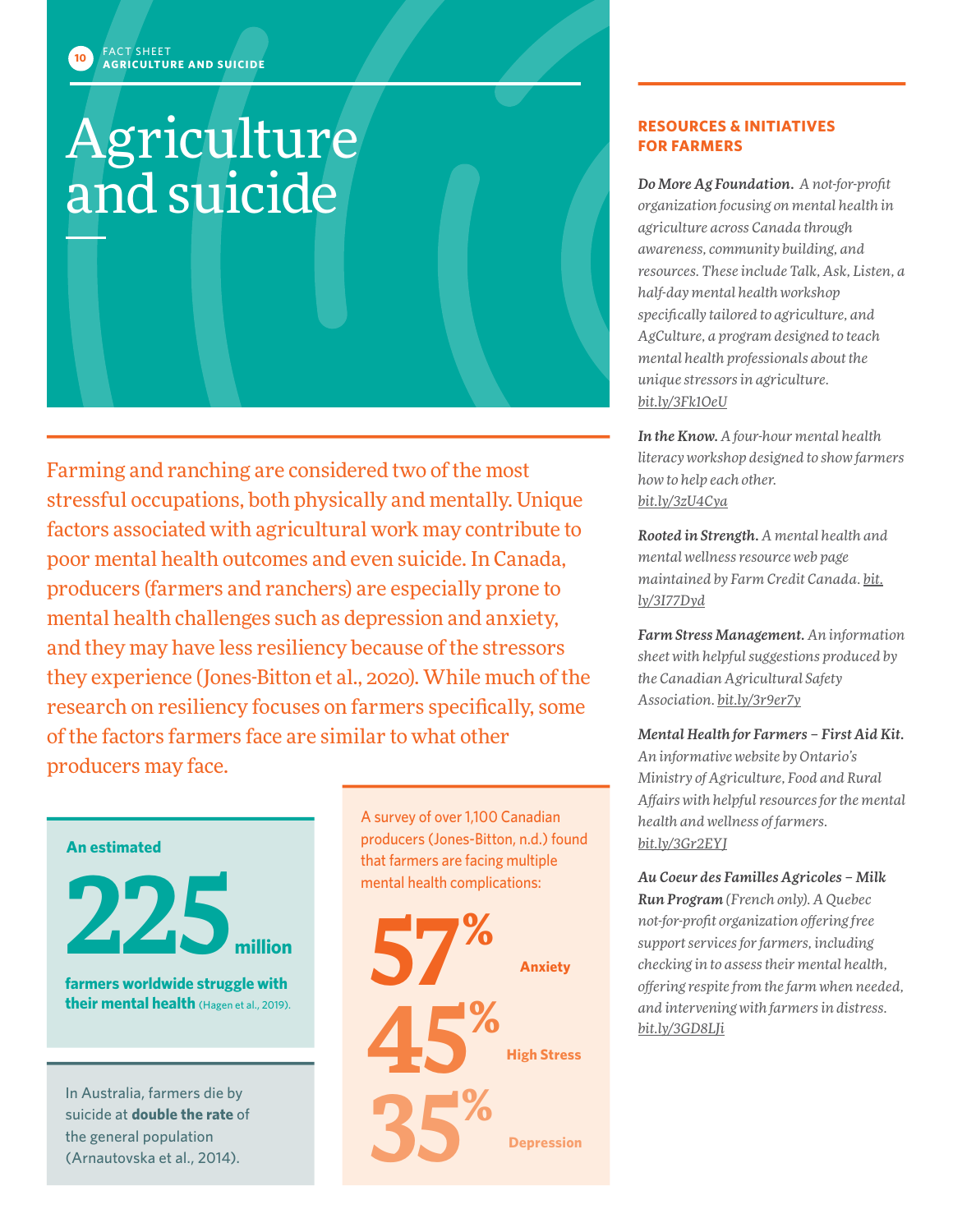# Why are farmers at risk?

Certain factors can place some people at a higher risk for suicide than others, and when multiple risk factors outweigh the factors that build resiliency, there is an increased likelihood that a person may think about suicide (Sharam et al., 2021).

- $\cdot$  **Financial uncertainty.** Farmers face financial uncertainty due to factors outside their control, which can cause significant stress. They rely on favourable weather for lucrative crops, they may have debt due to the high cost of running a farm, and they are affected by economic factors such as tariffs and trade agreements.
- ⋅ Barriers to mental health services. Because farmers (and other producers) often live in rural and remote areas with small populations, they have limited access to mental health care. While emerging technologies and telehealth may help to mitigate these hurdles (Rojas et al., 2020), over half of Canada's producers have no access to high-speed internet, which is a barrier to accessing virtual services (Innovation, Science and Economic Development Canada, 2019). Even with access to mental health care, farmers may be reluctant to seek help. Not only is there is stigma about doing so in agricultural communities as it is often seen as a sign of weakness, there may be concerns about confidentiality in smaller areas, where a person's neighbour could also be their counsellor.
- ⋅ **Isolation.** Farming and other agricultural work is often done in isolation. These communities can be small and tight knit but also sparsely populated, which means fewer resources that can offer them support and connection. While self-reliance and autonomy may appeal to some farmers, isolation may lead them to feel as though they're all alone in their struggles. People feeling isolated or depressed need to know they don't have to feel that way. Support is available.
- $\cdot$  Blurred distinction between work and home life. Producers often live where they work and can therefore feel as though they should always be working. They may also feel pressure to work while the weather is favourable. These factors can make it hard for them to de-stress and relax. In addition, since many agricultural operations are family enterprises, family dynamics, generational differences, and farm transitioning can increase tensions in their work and home life.
- $\cdot$  Easy access to firearms. Farmers and ranchers may have easy access to firearms, which are the most lethal suicide method. (Arnautovska et al., 2014; Morgan et al., 2016; Jones-Bitton et al., 2020)

## Warning signs

Any significant change in behaviour or mood is a warning sign that someone may be thinking about suicide. For example:

- Losing interest in a previously enjoyed hobby or activity
- Disconnecting from friends or family (not calling as much, not going out)
- Changes in sleeping or eating patterns

Statements of hopelessness or talk of being a burden can also be warning signs:

- *"I don't want to have to rely on others for help... I'm such a burden."*
- *"I feel like I have no control… What's the point?"*

If you notice any of the following signs, get the person help immediately – call 9-1-1 or the Canada-wide crisis line at 1-833-456-4566:

- · Threatening to hurt or kill themselves
- · Talking/writing about dying or suicide
- · Seeking out ways to kill themselves

(American Association of Suicidology, 2020)

### What can reduce risk?

Many factors can contribute to building resiliency in farmers:

- Supportive and strong relationships
- Financial security
- Access to confidential mental health care (in-person, on the phone, online)
- The ability or willingness to share and express emotions
- The readiness to look for support when it's needed
- The safe storage of firearms: locking them away, removing ammunition, and storing ammunition separately

(Houle et al., 2008; American Psychological Association, 2005)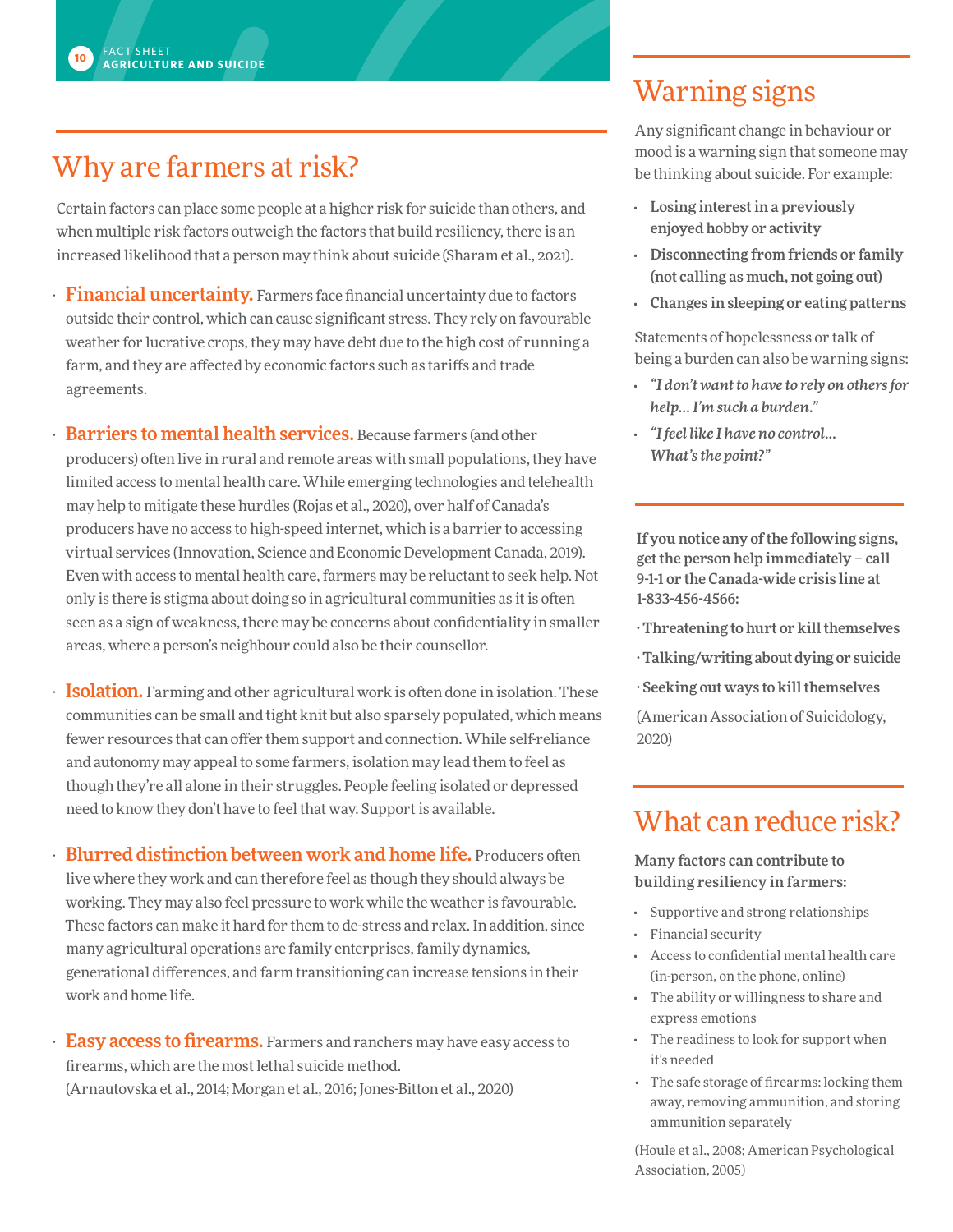### What can we all do to help reduce suicide among farmers?

Individually, we can create a safe space to share and express emotions through open, non-judgmental conversation and gentle questioning, particularly for men. We can also check in with them regularly to have a dialogue and build strong social connections.

If someone you know is exhibiting warning signs, talk with them. You can start by mentioning your concerns: "I haven't heard from you much these days. Is everything okay?" Keep the conversation going by asking questions and listening to what they're saying. You don't have to offer solutions. If you're still worried about them, ask: "Are you thinking about suicide?" If they say yes, don't panic. Let them know you're there for them and help them access mental health supports, including giving them the crisis line number, 1-833-456-4566.

We as individuals can show and express emotion, ask for help when it's needed, and let everyone else know that it's okay to do that, too. We can also have more meaningful conversations by asking, "How are you really doing?" if we think they may be struggling.

### What can communities do to help reduce suicide among farmers?

- Rural and remote communities can ensure access to the mental health supports that are available in-person, online, or by phone. Make people aware of these supports through information campaigns, including campaigns about suicide prevention, that seek to reduce stigma and increase help seeking and offers of help.
- Communities can create opportunities for social connection by inviting people to get involved in an activity.
- Supports and services tailored to farmers' mental health should be developed as part of a national strategy (Jones-Bitton, n.d.).
- Healthcare providers can identify people (particularly men) who may be thinking about suicide by being alert to subtle cues that may indicate they are struggling, such as body language and tone of voice. Better training is needed to ensure that these professionals are able to detect depression (Ogrodniczuk & Oliffe, 2011; Paraschakis et al., 2016).

### What can farmers do to stay mentally healthy?